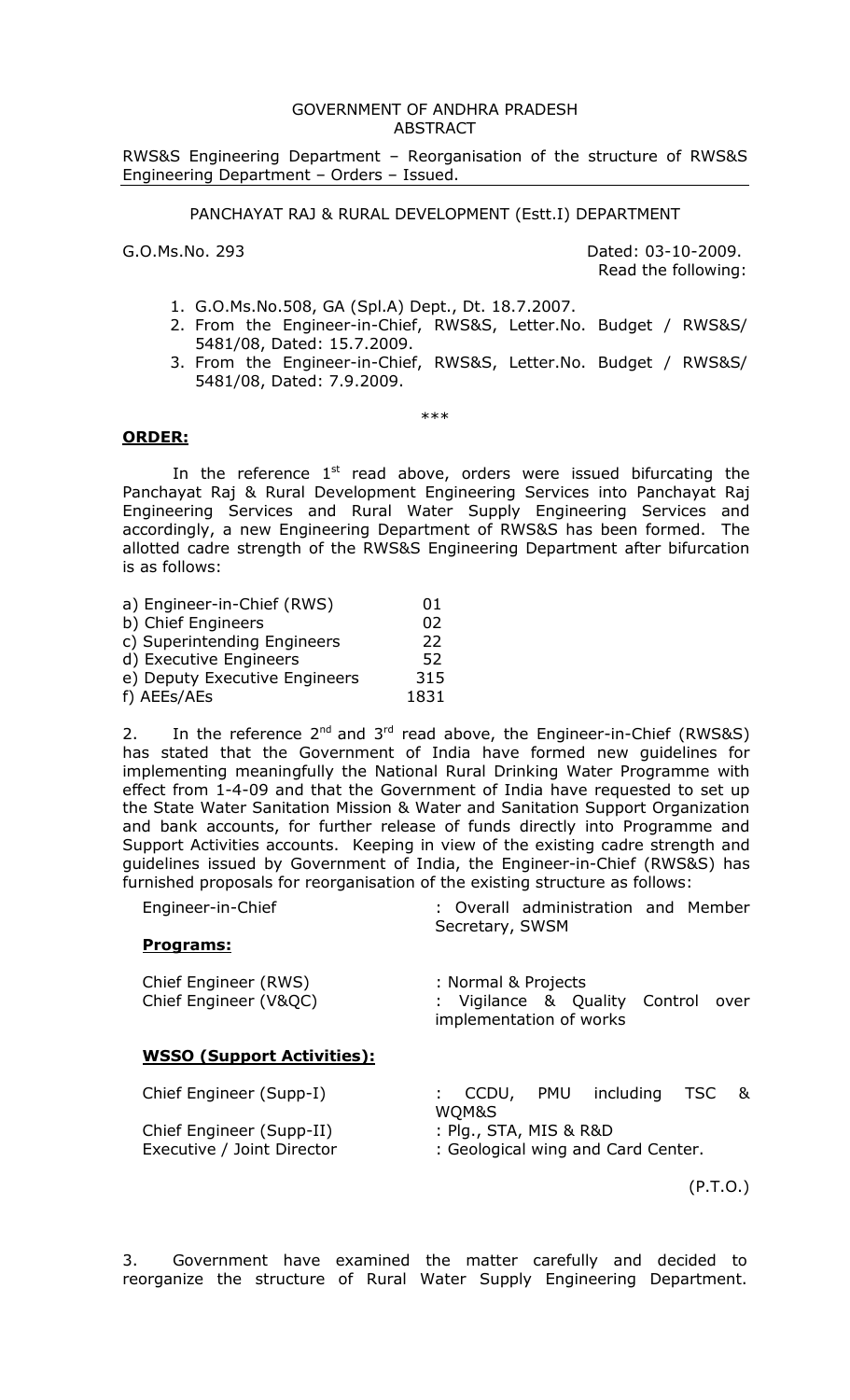Accordingly, Government hereby reorganize the structure of Rural Water Supply Engineering Department as follows:

| Engineer-in-Chief                             | : Overall administration and Member<br>Secretary, SWSM                               |
|-----------------------------------------------|--------------------------------------------------------------------------------------|
| Programs:                                     |                                                                                      |
| Chief Engineer (RWS)<br>Chief Engineer (V&QC) | : Normal & Projects<br>: Vigilance & Quality Control over<br>implementation of works |
| <b>Executive Director</b>                     | : Geological wing and Card<br>Center.                                                |

# **WSSO (Support Activities):**

| P.D., CCDU                                        | : CCDU, PMU including TSC & |
|---------------------------------------------------|-----------------------------|
| (Post sanctioned by Govt. of India)               | WOM&S                       |
| P.D., SWSM<br>(Post sanctioned by Govt. of India) | : Plg., STA, MIS & R&D      |

4. The details of the reorganised structure are as shown in the enclosed Annexure.

5. The expenditure for the posts mentioned under Water and Sanitation Support Organization (WSSO) shall be met from the funds of Government of India.

6. The Engineer-in-Chief, RWS&S, Hyderabad shall take further action accordingly.

(BY ORDER AND IN THE NAME OF THE GOVERNOR OF ANDHRA PRADESH)

CHITRA RAMCHANDRAN SECRETARY TO GOVERNMENT

To

The Engineer-in-Chief, RWS&S, Hyderabad. The Engineer-in-Chief, PR, Hyderabad. The Accountant General, AP, Hyderabad. The Director of Treasuries & Accounts, Hyderabad. Copy to: The PS to M(PR) / M(RWS)/M(RD) The PS to Secy. (RWS) / Prl. Secy (PR) / Secy. (RD).

// FORWARDED :: BY ORDER //

SECTION OFFICER.